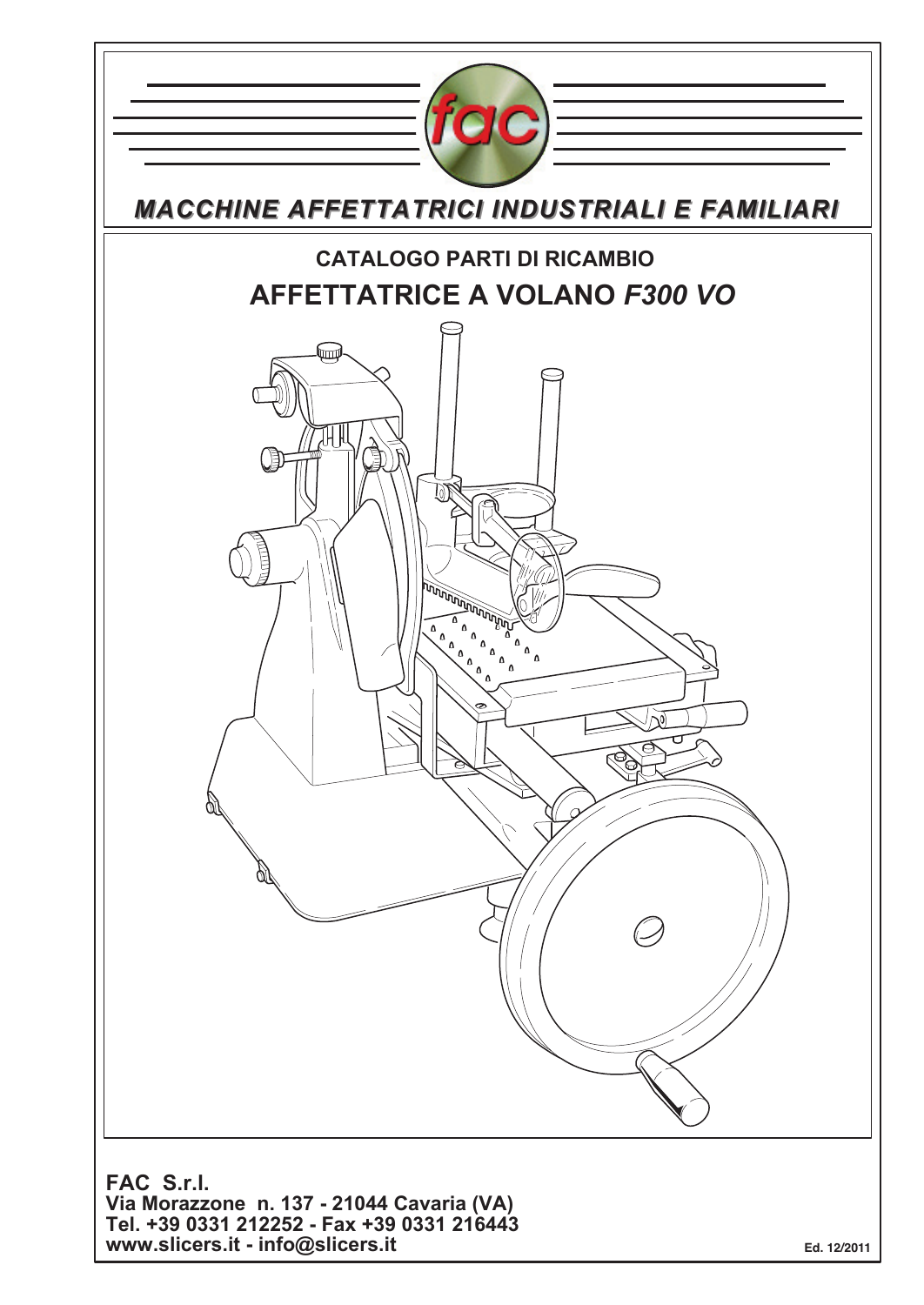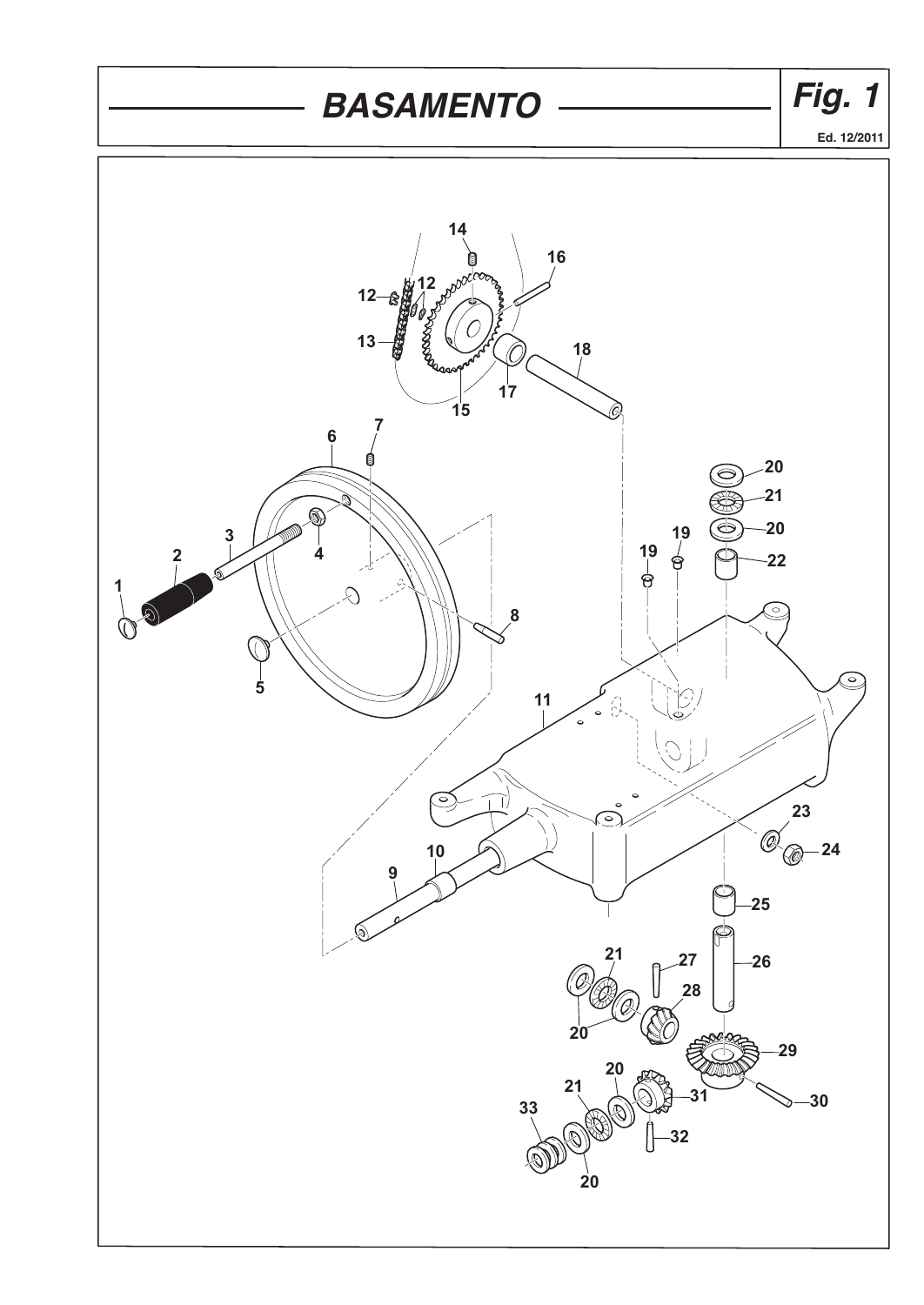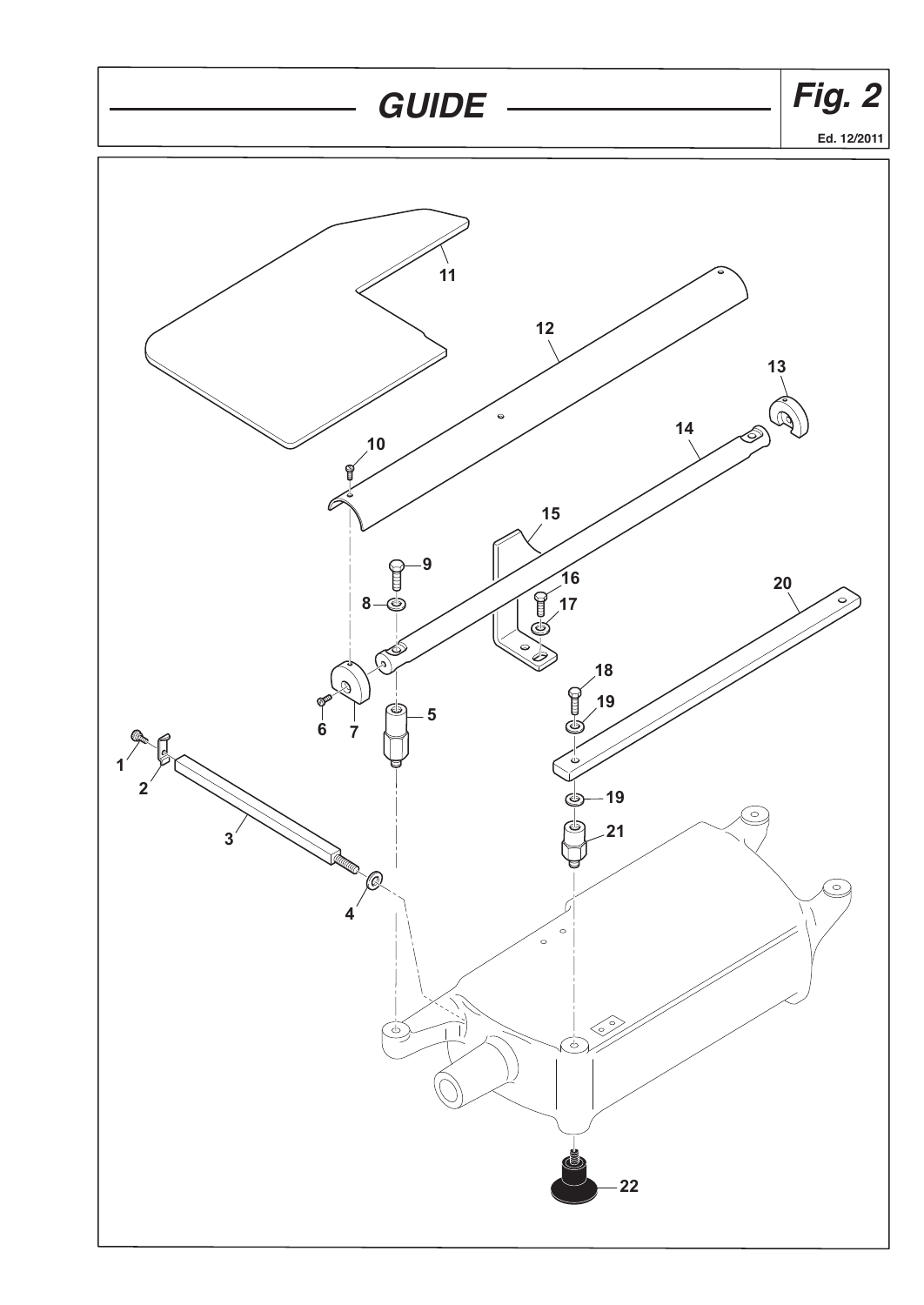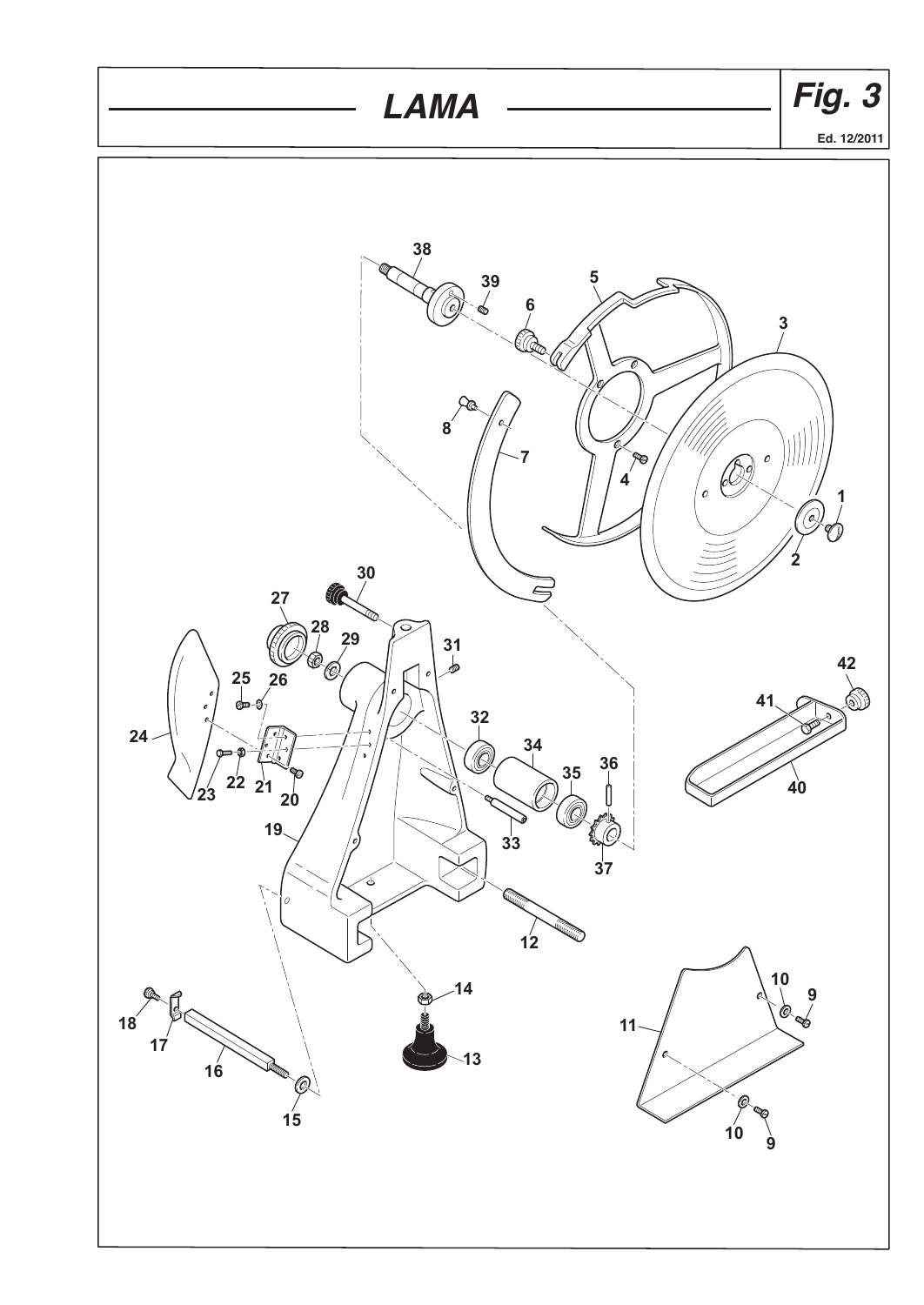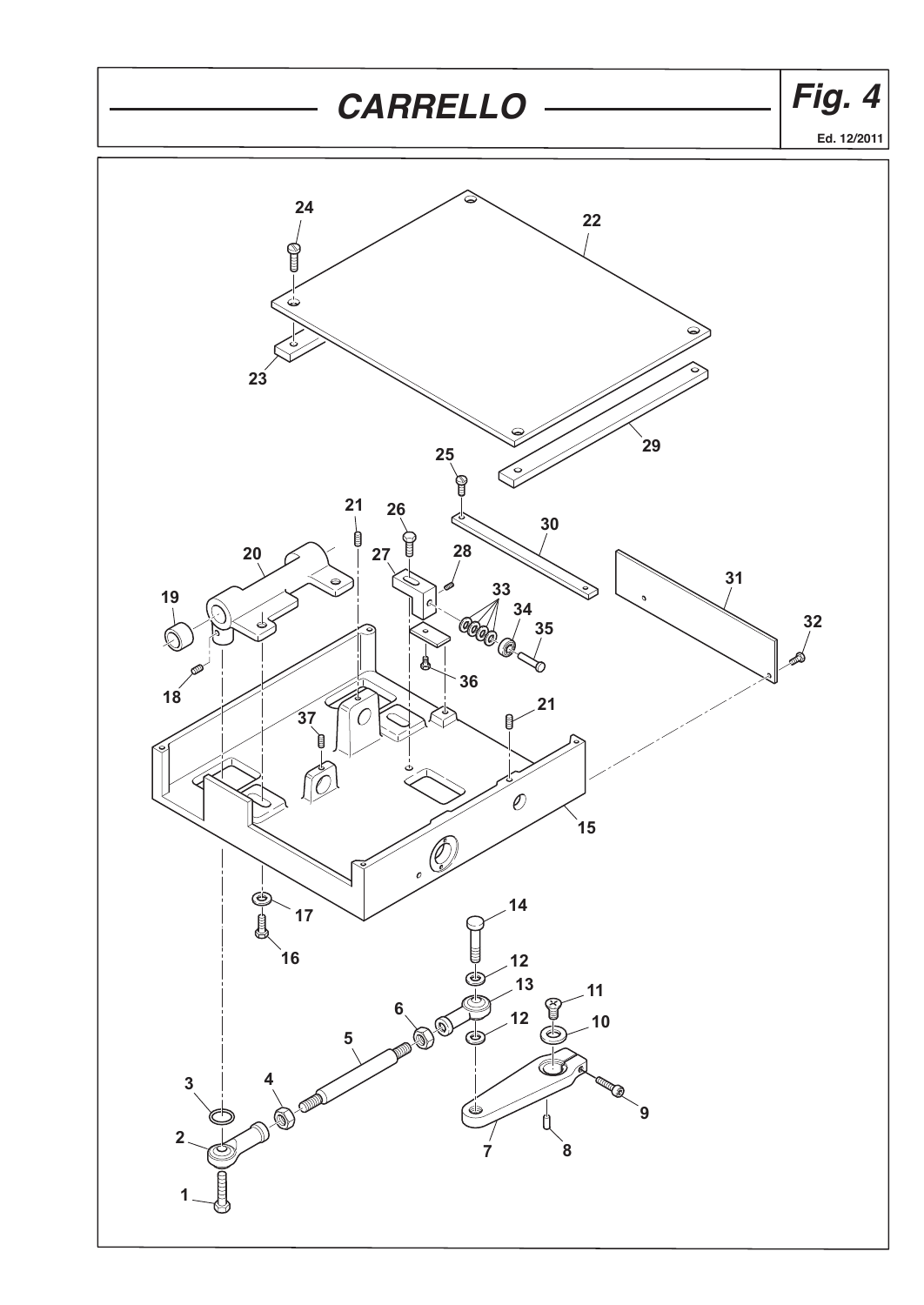## AVVICINAMENTO RAPIDO *Fig. 5*



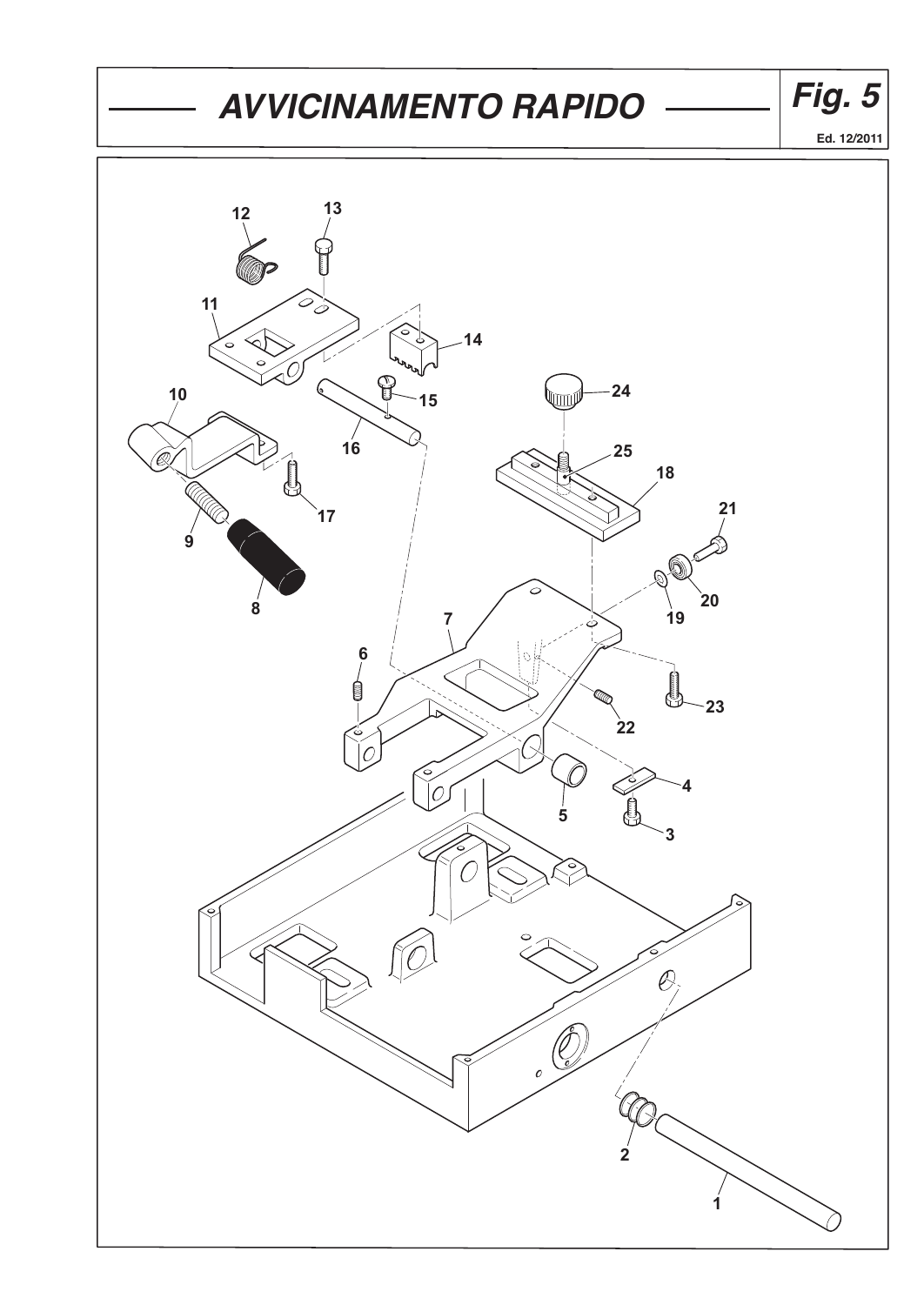## *REGOLAZIONE SPESSORE Fig. 6*



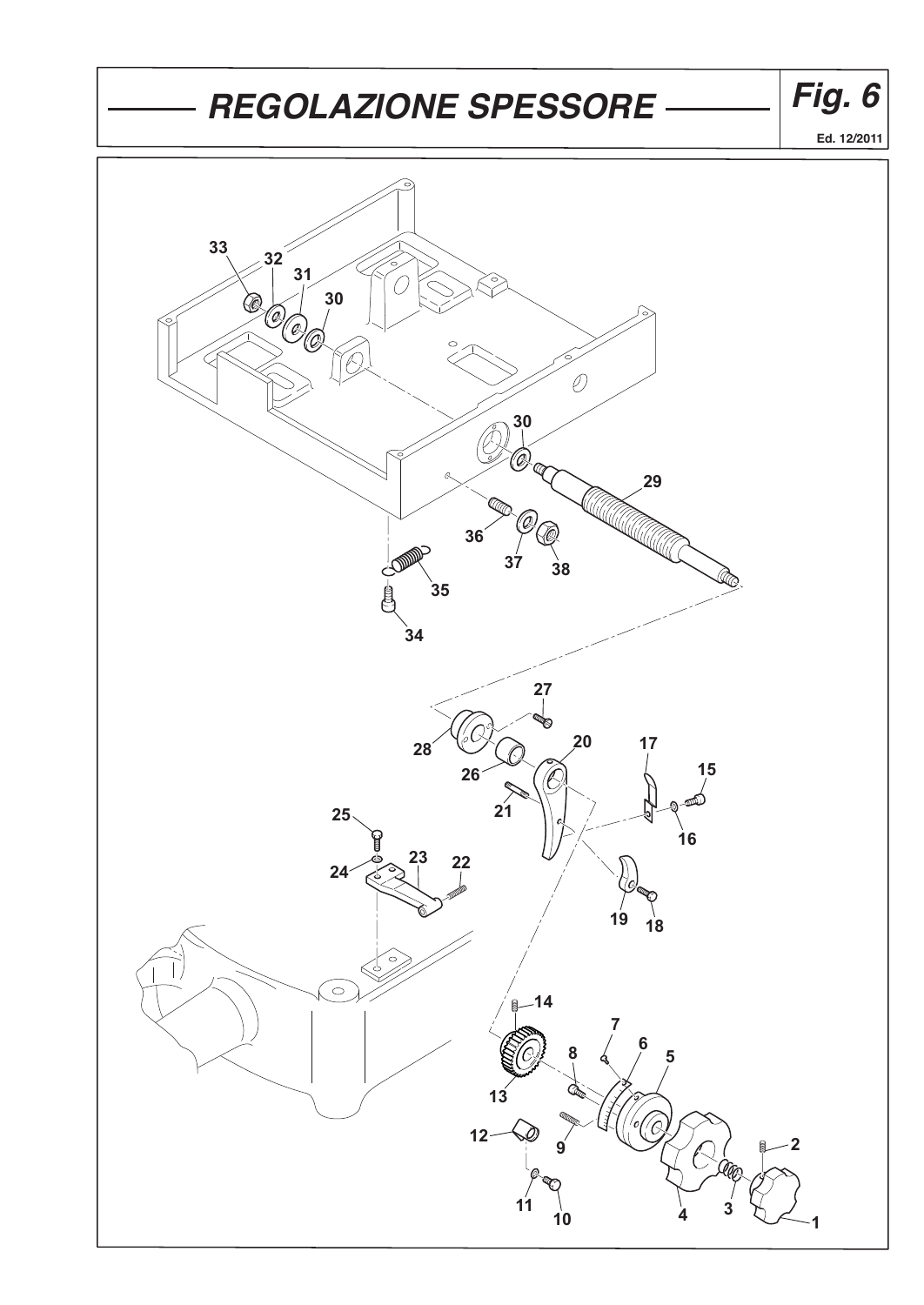## *- PRESSAMERCE ———————— Fig. 7*

**Ed. 12/2011**